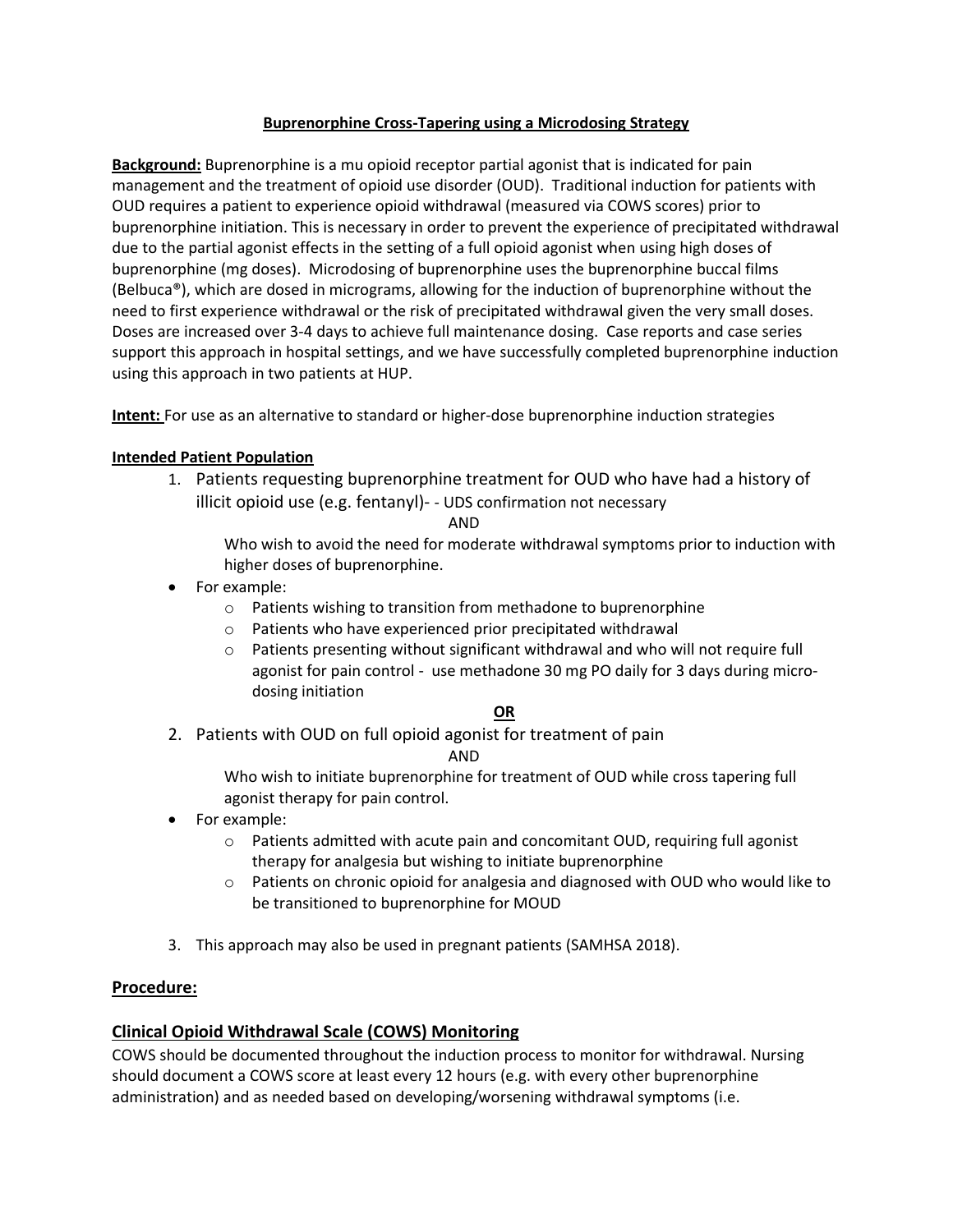nausea/diarrhea, irritability). If COWS scores begin to elevate, go back to previous dosing scheme and consider a psychiatry consult.

# **Microdosing regimen using Belbuca® and Suboxone® (Buprenorphine/naloxone) for patients who will not require opioid agonist analgesia**

- For patients with recent, chronic use of IV or intranasal fentanyl, provide single daily methadone dose for 3 days during micro-dosing initiation (See Chart Below).
- Consolidate total daily dose into once daily dosing as Suboxone® (Buprenorphine/naloxone) once on a stable dose post-titration and prior to discharge.
- If needing assistance at any point during this titration, please contact the Opioid Stewardship Pharmacist and if unavailable reach out to Psychiatry.

| Buprenorphine Microdosing Regimen for Patients Who Will Not Require Full Agonist for Analgesia |                                                                                                  |                                                                                                              |
|------------------------------------------------------------------------------------------------|--------------------------------------------------------------------------------------------------|--------------------------------------------------------------------------------------------------------------|
| <b>MOUD</b>                                                                                    | Buprenorphine                                                                                    | Methadone                                                                                                    |
| Day 1                                                                                          | Buprenorphine (Belbuca®) 450<br>mcg buccal q6h                                                   | Methadone 30 mg PO x 1 PRN<br>COWS > 8                                                                       |
| Day 2                                                                                          | Buprenorphine /naloxone 2 mg<br>SL q6h                                                           | Methadone 30 mg x 1 PO PRN<br>COWS >8 can give extra 10 mg<br>methadone PRN (up to 40 mg<br>total) if needed |
| Day 3                                                                                          | Buprenorphine /naloxone 4 mg<br>SL q6h (alternatively may give<br>16 mg once daily if preferred) | Discontinue methadone                                                                                        |

# **Buprenorphine and full agonist opioid cross-taper for patients with OUD and established on full opioid agonist for OUD and/or analgesia:**

Buprenorphine Microdosing Regimen:

- Day 1 Buprenorphine (Belbuca**®**) 450 mcg buccal film q6h
- Day 2 Buprenorphine/naloxone 2 mg SL q6h
- Day 3 Buprenorphine/naloxone 4 mg SL q6-8h
	- If patient is also experiencing acute pain requiring full opioid agonists– consider maintaining q8h dosing for the anticipated duration of acute pain (12 mg total daily dose).
	- Consolidate total daily dose into once daily dosing as Suboxone® (Buprenorphine/naloxone) once on a stable dose post-titration and prior to discharge.

Patients on chronic opioids: On day 1 of buprenorphine microdosing, decrease full agonist dose by 30- 50% and then 25% every 2-3 days thereafter or as indicated based on expected acute or chronic pain trajectory.

For example:

Baseline regimen Oxycodone ER 40 mg PO q12h and oxycodone 10 mg PO q6h (total daily oxycodone = 120 mg = oral morphine equivalent (OME) 180 mg)  $\rightarrow$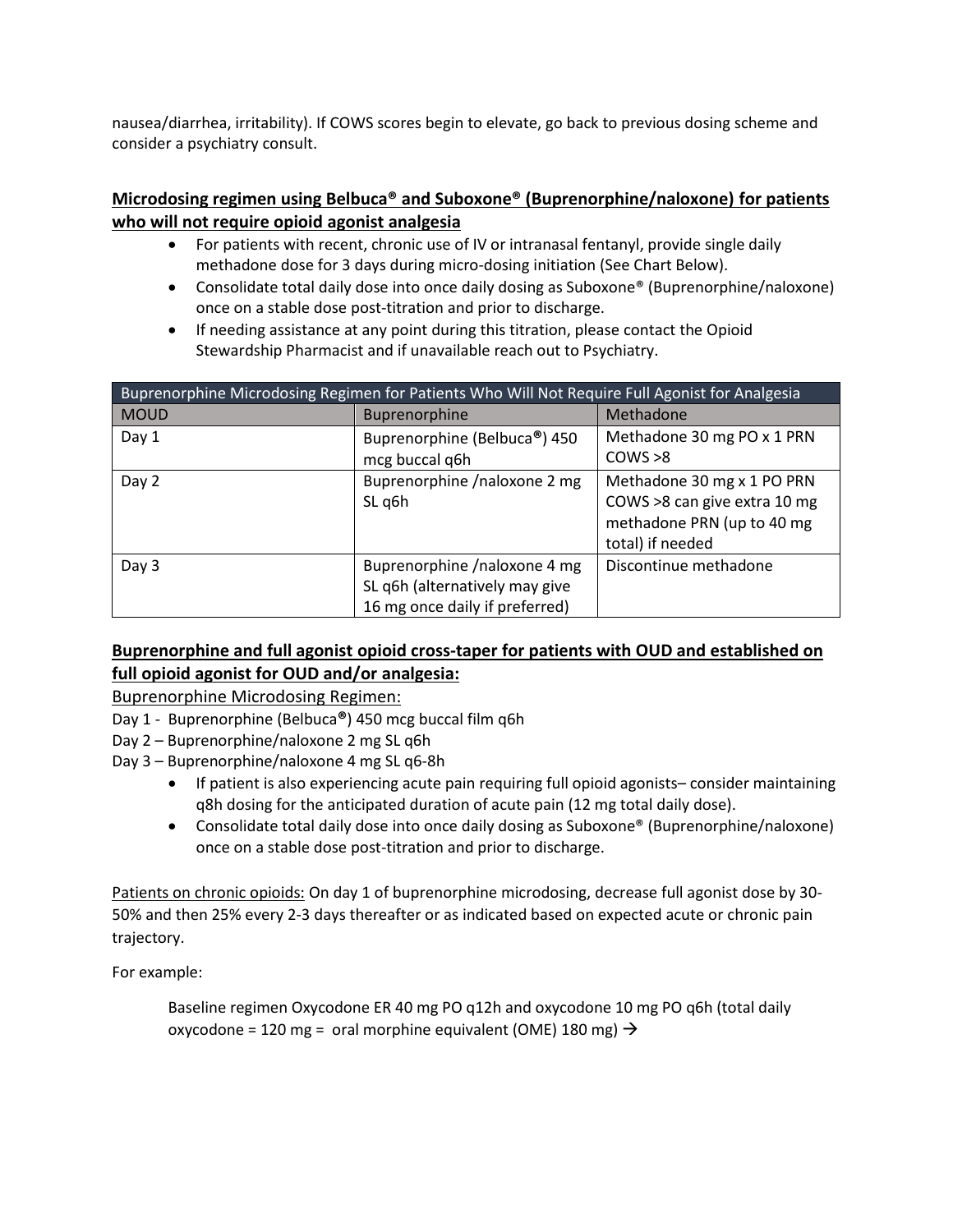(Day 1) Decrease 50% to Oxycodone 20 mg PO q12h x 2 days and oxycodone 5 mg PO q6h x 2 days; then Oxycodone 10 mg PO q12h and oxycodone 10 mg PO q8h x 2 days; then discontinue Oxycodone ER and decrease to oxycodone 10 mg PO q12 h x 2 days, the stop all oxycodone.

For transition from methadone: Stop methadone on Day 1 of buprenorphine microdosing regimen and follow buprenorphine titration protocol above

Patients on opioids for acute pain: Continue to provide PRN full agonist opioid analgesic. Can provide more rapid full agonist taper (over 3-5 days) as acute pain resolves.

For example: Baseline regimen: Oxycodone 10 mg PO q4h  $\rightarrow$  Decrease 30% (Day 1) oxycodone 10 mg PO q6 x 2 days; then oxycodone 10 mg PO q12h x 2 days; then oxycodone 5 mg PO q12h x 2 days, then stop if full agonist is no longer needed.

# **ALTERNATIVE using IV Buprenorphine (for patients who cannot tolerate or take anything in the oral cavity):**

Day 1 – Buprenorphine 300 mcg IV q6h

- For patients with recent, chronic, heavy use of IV or intranasal fentanyl who will not require full opioid agonists for analgesia, provide methadone 30-40 mg PO daily for 3 days during micro-dosing initiation (see chart above)
- Day 2 Buprenorphine/naloxone 2 mg SL q6h
- Day 3 Buprenorphine/naloxone 4 mg SL q6-8h
	- If patient is also experiencing acute pain requiring full opioid agonists– consider maintaining q8h dosing for the anticipated duration of acute pain (12 mg total daily dose).
	- If patient is not also experiencing acute pain requiring full opioid agonists, go straight to 4 mg q6h on Day 4 (16 mg total daily dose).
	- Consolidate total daily dose into once daily dosing as Suboxone® (Buprenorphine/naloxone) once on a stable dose post-titration and prior to discharge.

# **Discharge Considerations:**

- Ensure early discharge planning to ensure follow-up for OUD care and buprenorphine prescribing
- Provide Narcan utilize MyPennPharmacy for discharge prescription if available

# **Approximate Buprenorphine Equivalencies:**

Buprenorphine 1 mg IV ≈ Suboxone® (Buprenorphine/naloxone sublingual film/tablet) 4 mg ≈ 1800 mcg Belbuca® (Buprenorphine buccal film)

# **References**

Antoine D, Huhn AS, Strain EC, Turner G, Jardot J, et al. Method for successfully inducting individuals who use illicit fentanyl onto buprenorphine/naloxone. Am J Addict. 2020, 00:00-00.

Brar R, Fairbairn N, Sutherland C, Nolan S. Use of a novel prescribing approach for the treatment of opioid use disorder: Buprenorphine/naloxone microdosing – a case series. Drug Alcohol Rev 2020;39:588-594.